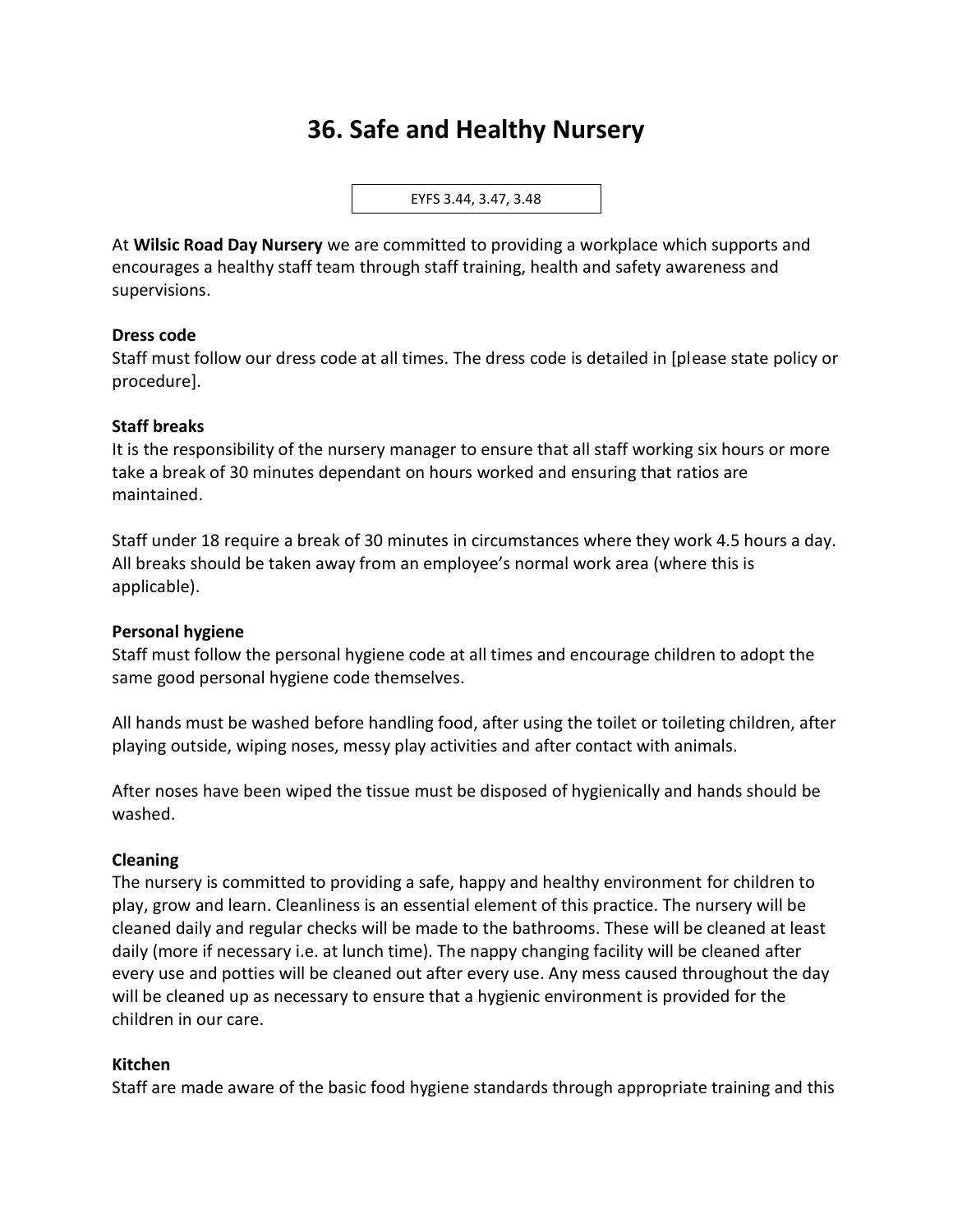is reviewed every three years.

- Fridges to be cleaned out weekly
- Microwave to be cleaned daily
- Oven to be cleaned out regularly and recorded
- Freezers to be cleaned out every three months and recorded
- All cupboards to be cleaned out monthly
- Fridge and freezer temperatures must be recorded first thing in the morning by the manager/cook and last thing at night
- All food to be covered at all times in and out of the fridge and dated to show when each product was opened
- Care must be taken to ensure that food is correctly stored in fridges
- When re-heating food, it should be over 75°C, checked with the probe thermometer and recorded, then cooled down before serving. Food prepared on the premises must be checked with the probe thermometer before serving
- Food served but not used immediately should be appropriately covered and placed in the fridge/freezer within 60 minutes. If this is not followed, food should be discarded immediately
- All opened packets to be dated when opened and placed in an airtight container e.g. baby food, raisins, cereal etc.
- Blended food should be placed in suitable airtight containers, named and dated
- Surfaces to be cleaned with anti-bacterial spray
- Only appropriate coloured kitchen cloths to be used (please follow the chart on the wall). These must be washed daily on a hot wash
- Windows protected by fly guards to be opened as often as possible along with the vents
- All plugs to be pulled out of their sockets at the end of each day and switches switched off where practicable (with the exception of the fridge and freezer)
- Children must NOT enter the kitchen except for supervised cooking activities
- Doors/gates to the kitchen to be kept closed/locked at all times.

## **Baby room**

- Bottles of formula milk will only be made up as and when the child needs them. These should be cooled to body temperature (37°C) and tested with a sterilised thermometer to ensure they are an appropriate temperature for the child to drink safely
- Following the Department of Health guidelines, we will only use recently boiled water to make formula bottles (left for no longer than 30 minutes to cool). We will not use cooled boiled water and reheat
- Bottles and teats will be thoroughly cleaned with hot soapy water and sterilised after use (they will not be washed in the dishwasher)
- Content of bottles will be disposed of after two hours
- A designated area is available for mothers who wish to breastfeed their babies or who wish to express milk
- Labelled mother's breast milk will be stored in the fridge